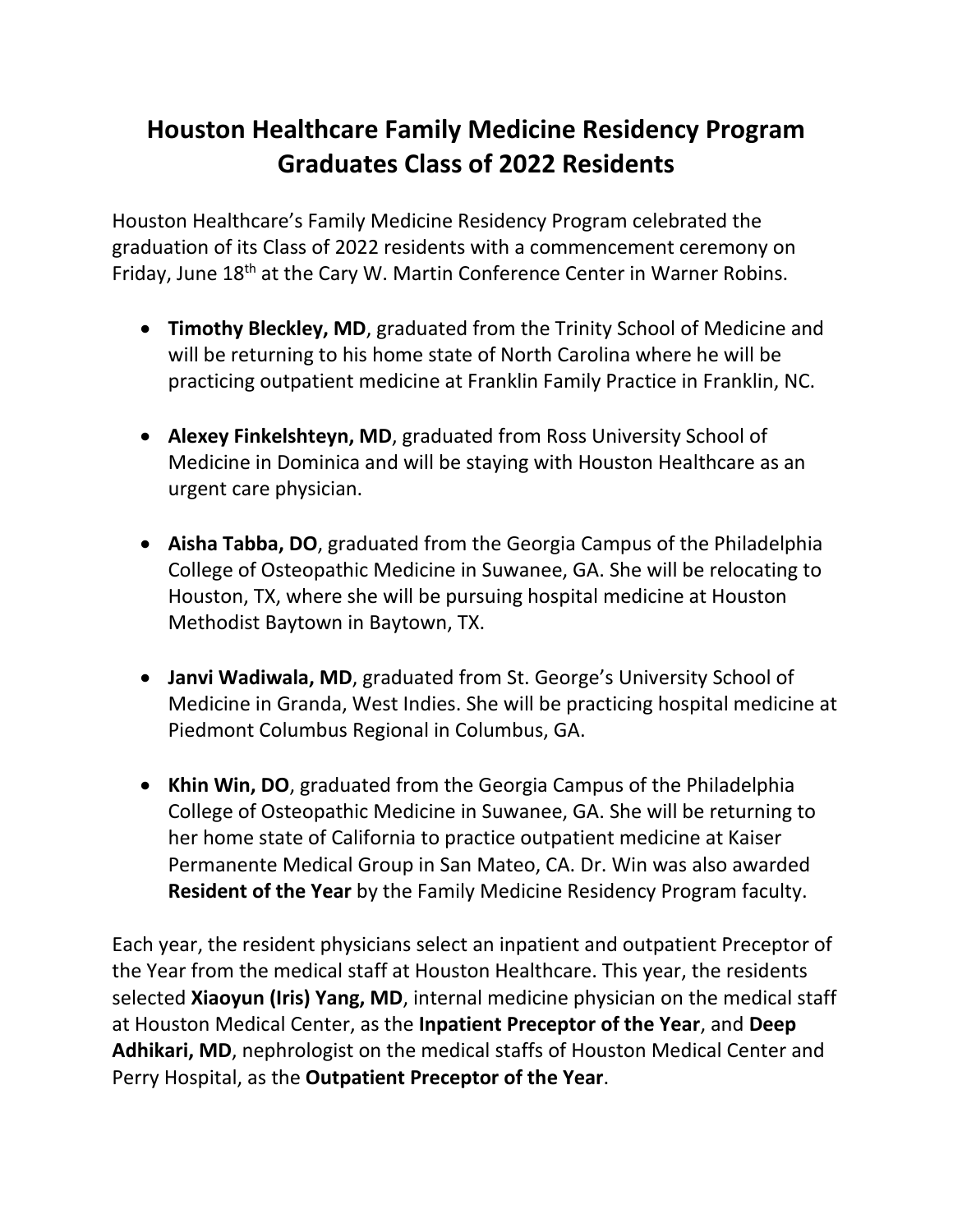Houston Healthcare's Residency Program is coordinated through the Pavilion Family Medicine Center located in the Houston Health Pavilion in Warner Robins. The program benefits the community by including access to care for patients, providing clinical training and practical skills learning for the Residents, and affording enhanced coordinated care with the local teaching facility of Houston Medical Center. For more information on Houston Healthcare's Residency Program, please call (478) 542-7963.

###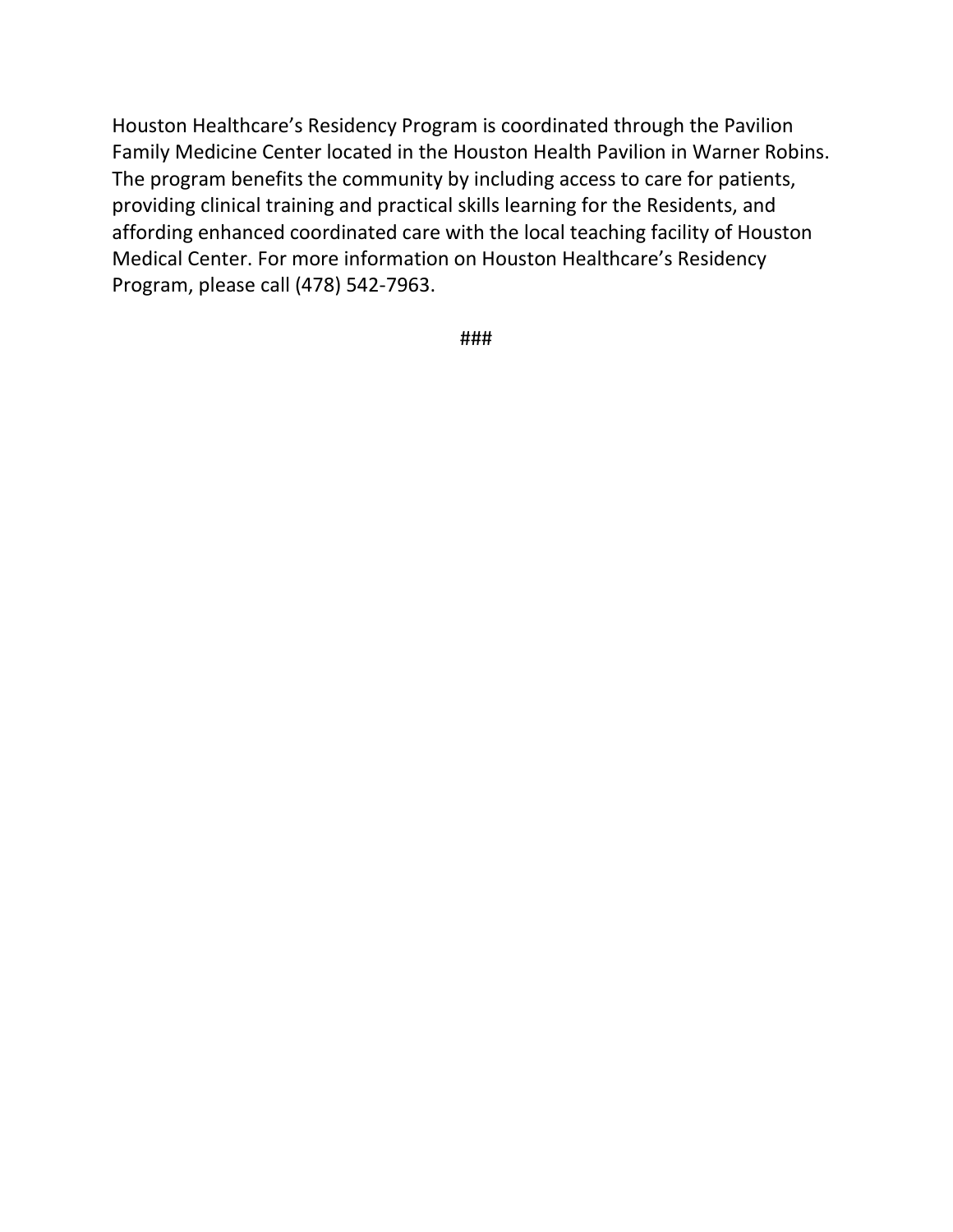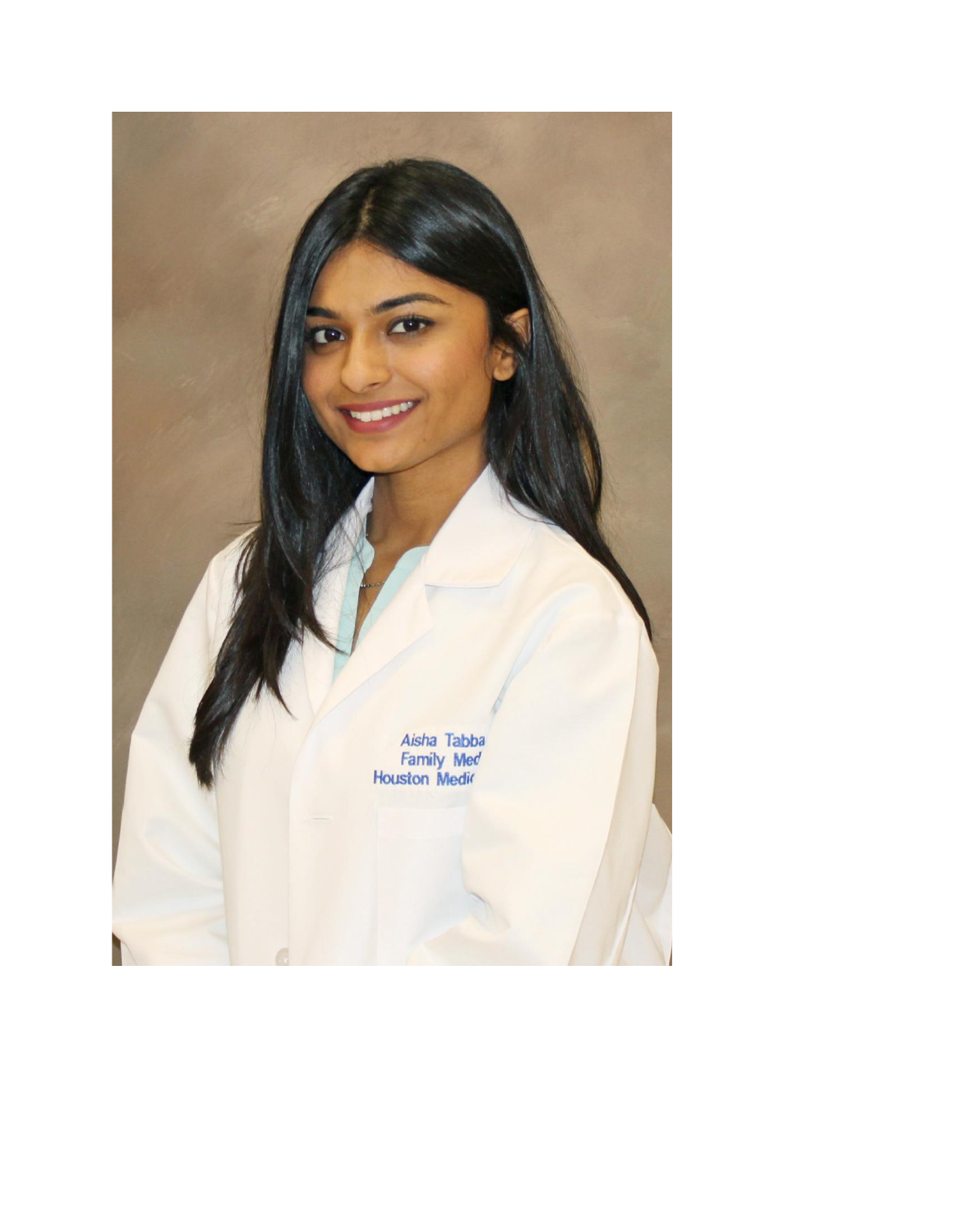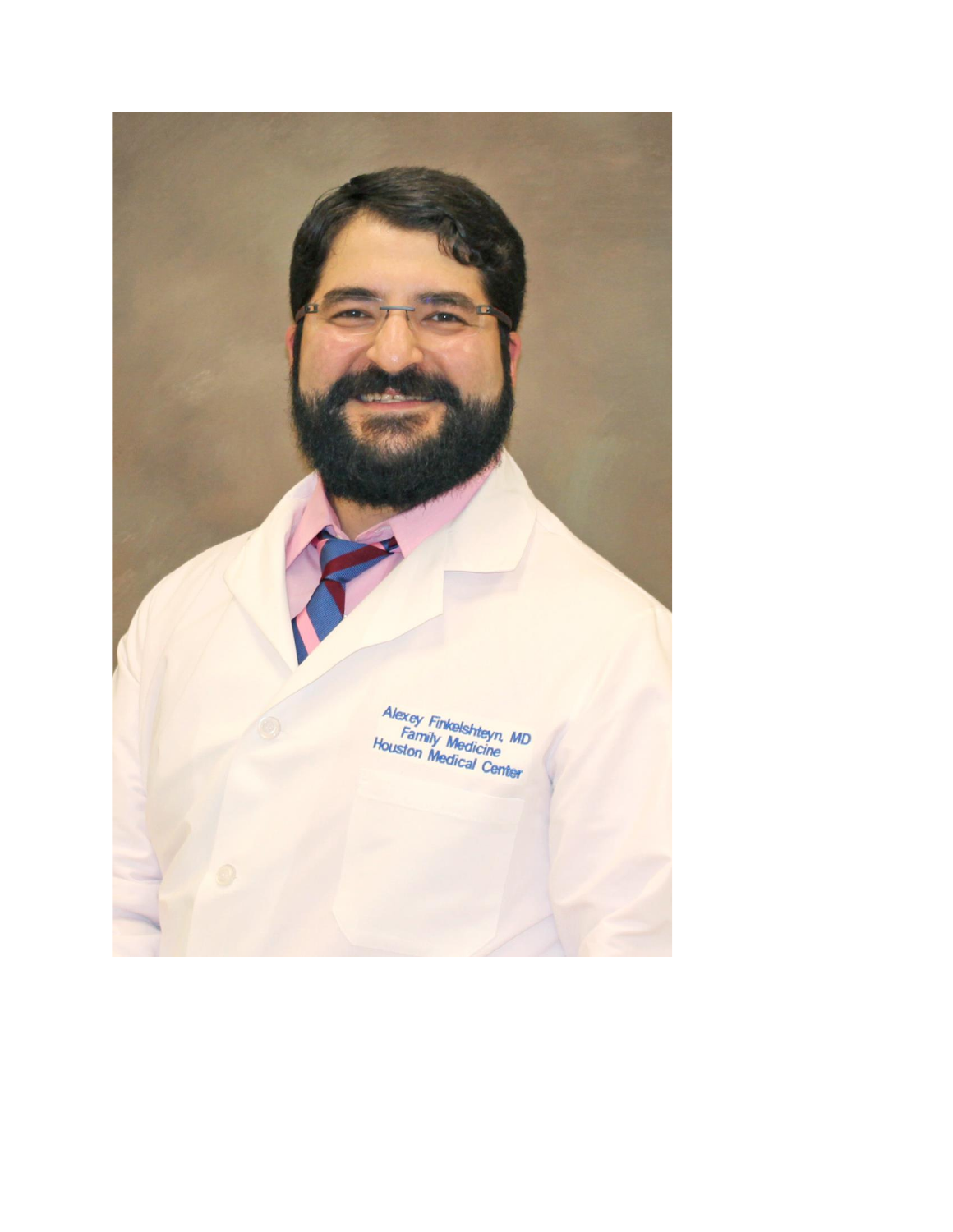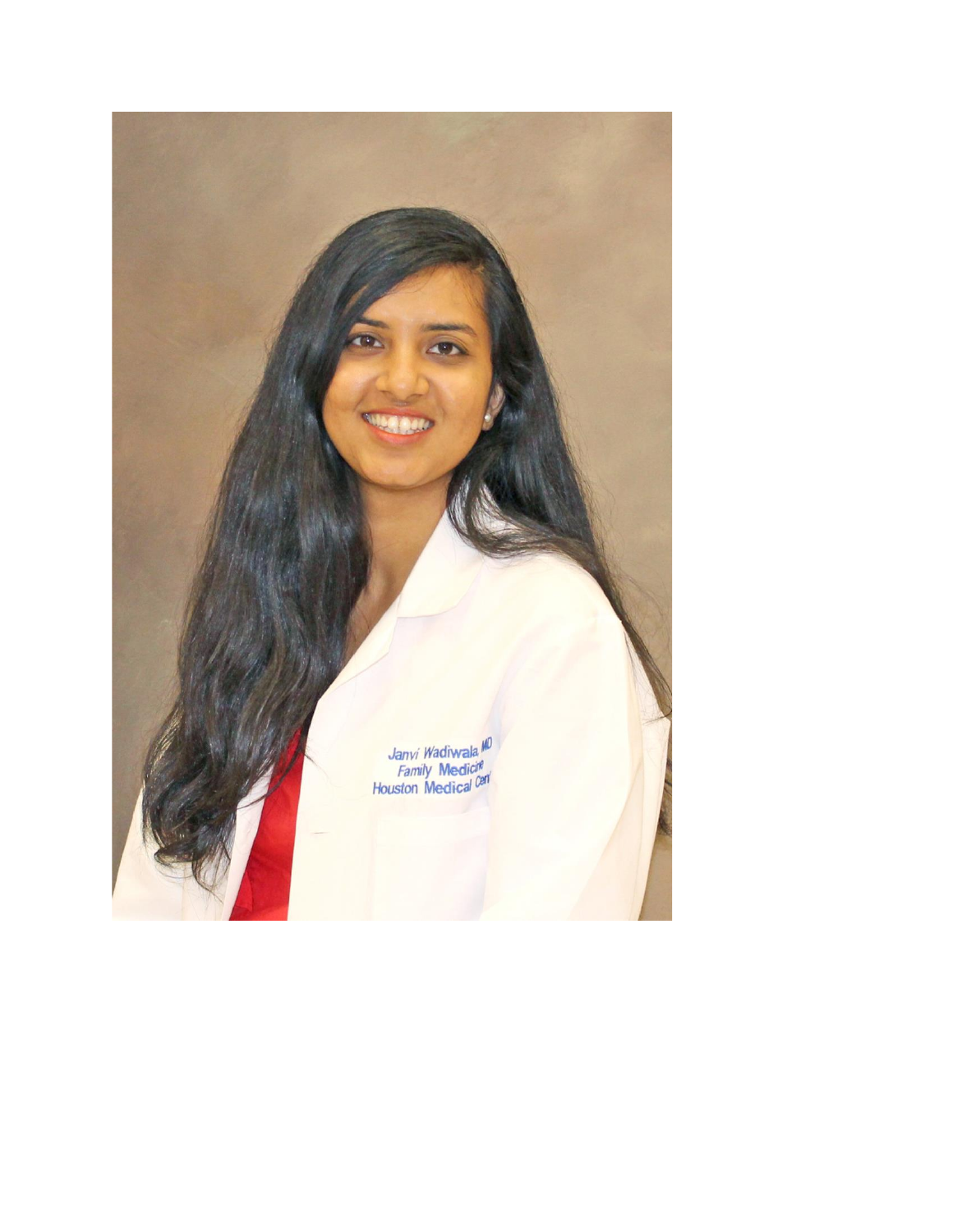